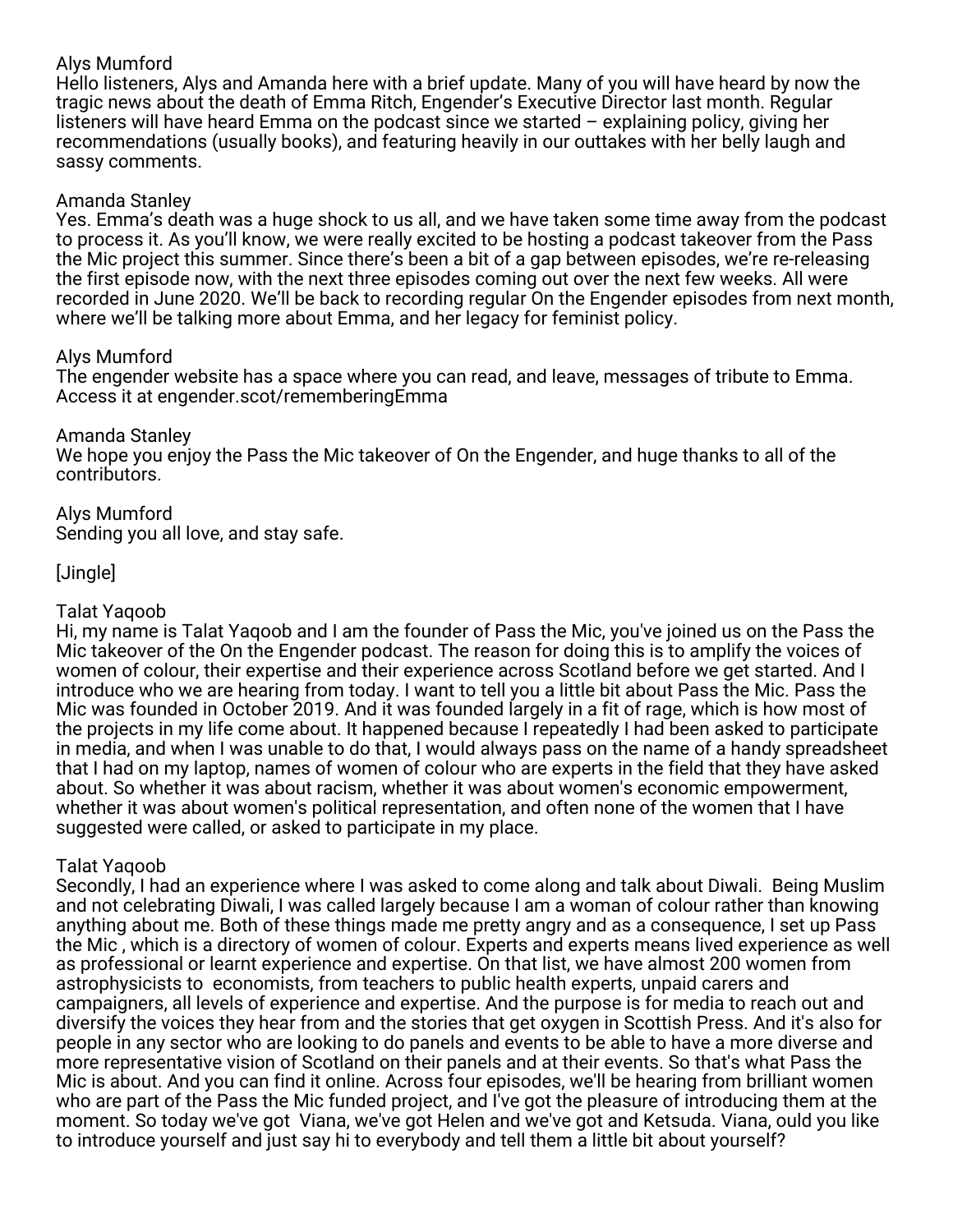### Viana Maya

Sure. Hi, everybody. My name is Viana Maya. I am the founder of Prospect and I joined Pass the Mic mainly just as everything that Talat said is really about being part of the conversation and not just being a one off and having the same people constantly being asked to talk for us or for the community. But there's a variety of people and yes, tell it with - there's 200 of us and possibly more to be added onto the list, so I'm looking forward to this conversation.

Talat Yaqoob Hello, Helen.

### Helen Minnis

Hi. Lovely to be here. Thanks for inviting me. I'm a professor of Child and Adolescent Psychiatry, and I do a lot of research into the mental health problems associated with abuse and neglect. And I was really interested to be involved with Pass the Mic because I was just aware of that I was relatively invisible compared to many of my white male colleagues in science. And it's just been a great opportunity.

Talat Yaqoob And Ketsuda?

### Ketsuda Phoutinane

And hello. Hi, everyone. My name's Ketsuda Phoutinane and I am a freelance journalist based in Glasgow. So I am an American immigrant to Scotland. And when I saw Talat and Pass the Mic, I thought it was such an incredible idea. And it really spoke to so many of the challenges and experiences and frustrations that I've gone through myself. And, you know, aside from that, it was a great opportunity to write something that was near and dear to my heart. And I think. I mean, I knew this, but having experienced the Pass the Mic group calls - because unfortunately we've never met in person- just the camaraderie and the understanding that you feel when you're in this group is just, you know, it's just too good for words.

### Talat Yaqoob

I have to say, you know, when we had our first couple of meetings, one of my favourite things was seeing, although, like you said, because it is only been online, but seeing all the little boxes on Zoom filled with women of colour,. There was just something about that that gave me so much joy, because it just doesn't happen very often in Scotland and everybody sharing those experiences. And one of the things that's really critical about those kinds of safe spaces is not having to explain the racism or not having to explain why something was racist. But people on the call understand because they have had that experience themselves. So that kind of camaraderie and sisterhood has been really such a critical part of Pass the Mic. And I'm just so grateful to have been able to have the sisterhood around and being able to get to know so many brilliant women of colour through this project. So, yeah, you're going to get to hear from some of them - not all of them, there's so many - but some of them over these episodes as well. So thanks so, so much. I wanted to ask you, what do you hope is gained from participating in Pass the Mic? And what has your experience of working with media either through Pass the Mic or in other ways? What has your experience of media in Scotland been so far? Helen, why don't I come to you first?

### Helen Minnis

So. Oh, it's I would agree with you 100 percentabout, Talat, about the experience of meeting all these incredible women of colour. And I you know, I've made friends through this process who I think will be friends for life and friends from very, very different backgrounds, which, of course, increases your creativity and for me, what I've really gained from Pass the Mic, apart from that, is just the more-thanusually supportive input from media colleagues about writing and TV presenting. And because we've been lucky enough to have this group focus on it

### Viana Maya

I'm going to jump in. So my experience has been a mixture. Before Pass the Mic, I've always avoided it because I've always felt I was called as part of a tokenism rather than actually being heard and then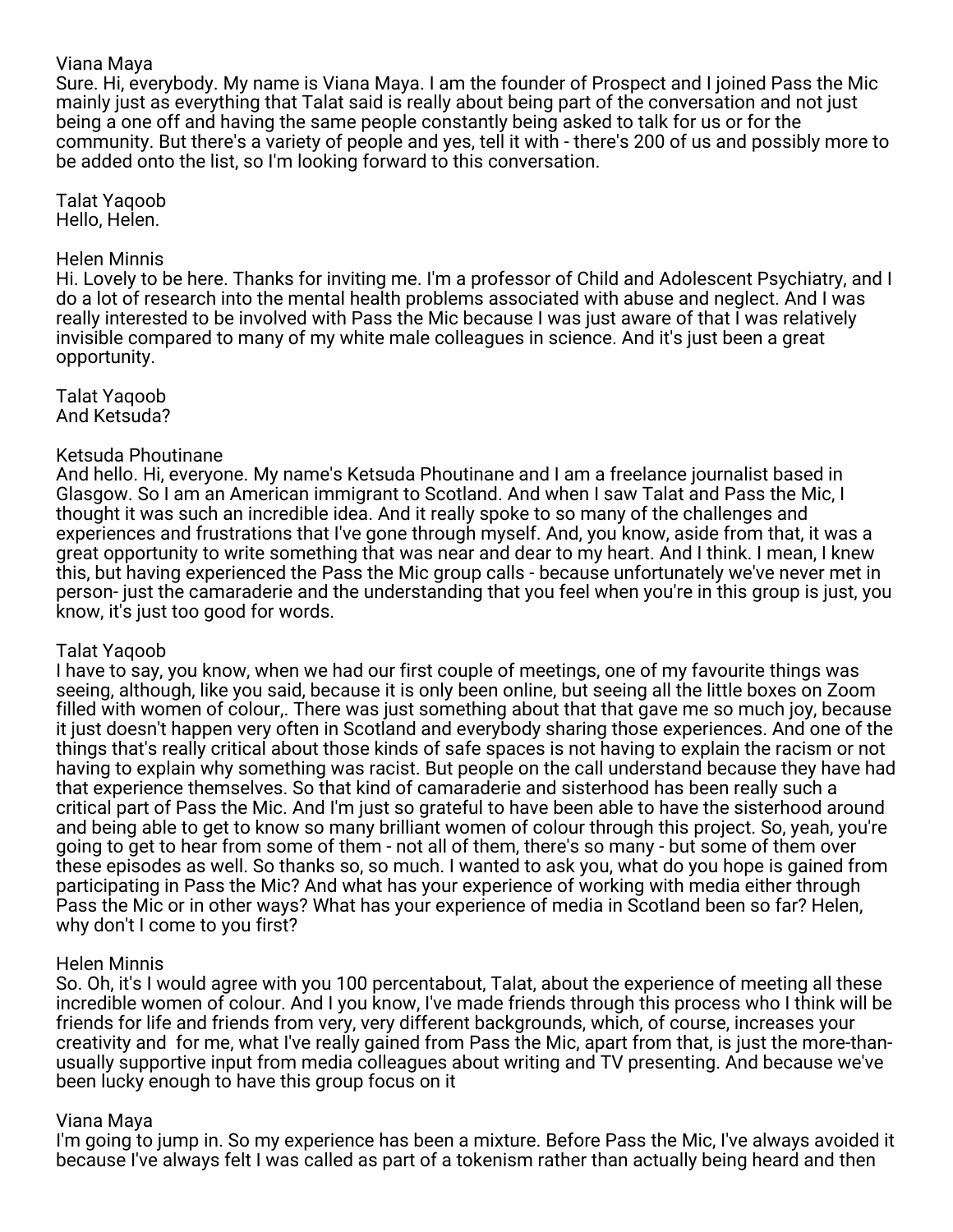once I started start Pass the Mic. And again that - just the faces and the solidarity and feeling like there were other people that I can ask questions of, I can, you know, have the support. And it was OK to say 'no' to certain things because sometimes you do feel like, you know what, I want to input my voice, but then you're not the right person that they should be asking. Whereas now we've got a directory that we can send people to and say, 'well, don't ask me, but there is somebody else here that could provide the accurate and proper information', because I felt like sometimes with some the larger organisation it's very much of 'we just need a voice, a face, go for it'. And again, I think it was a shock of how it's edited as well. That kind of threw me back. But being part of Pass the Mic meant the having the training and having the support, just being able to really take my time, throw my voice in there has really helped a lot.

### Ketsuda Phoutinane

My experience of Scottish media has been quite mixed, I think is the kindest way to put it. So to explain, I'm a freelance journalist and I have been freelance more than I have been staffed for the last seven or so years that I have worked in British media and mainly Scottish media. And, you know, the things that you hear about what the issues facing journalism today, the lack of funding, the cutbacks, how insanely difficult it is to run a newspaper or to get on staff. Well, if you are a person of colour or worse, a woman of colour, it's you know, it's tenfold, I think when you have this nexus of sexism, classism, racism, and you're kind of a victim to all of those things, it has definitely showed up in my experience. And I I would, you know, place a fair bet that anyone who is a person of colour in media would say the same.

### Talat Yaqoob

And, of course, you know, we've heard a lot about that when...Recently it's come about because of the way in which Meghan Markle has been treated in British media. And there's been lots of talk about institutionalised racism in British media. But what what was concerning was how quickly - I think it was the Society of Editors - came to the defence of media rather than a little bit of self reflection. And it took, you know, a letter written by a number of prominent people of colour, and journalists of colour to express to the Society of Editors that that wasn't acceptable and that institutionalised racism was real. And to still be at the point where we are having to evidence it and have people take it seriously and acknowledge that the racism is there, let alone actually doing something about it, is, to be perfectly honest, depressing. We should be so much further on from that. And one of the things that, you know, in our, in our sessions in Pass the Mic sessions we've talked a lot about is the way in which the issue of racism is dealt with by media - racism and sexism is dealt with as a topic and the false equivalence. So, you know, if we're going to have somebody on to talk about racism, we've got to have somebody else on that doesn't believe racism is an issue. And that kind of false equivalence and the narrative around race and racism is so toxic that I think it puts a lot of people of colour off participating. And being the expert voice in media, what do you think is something that you've encountered as well?

### Ketsuda Phoutinane

Oh, definitely. You know that the Society of Editors issue is just. I honestly was surprised by that, I mean, I shouldn't have been because to just outright say it, you know, with your whole heart and have them like, you know, the just the most of the top British establishment and media say that, you know, racism, sexism isn't an issue. Around the same time, the whole Meghan Markle interview came out just, you know, you couldn't make this stuff up and, you know, the kind of bringing this back to Pass the Mic, I, you know, one of the reasons I was excited by this was to 1) the whole the issue was acknowledged and 2), there were many Scottish media publications who had signed up to this and who acknowledged the issue. And not only that, wanted to reach a hand out and hear us and publish our voices and not have that necessarily be about race at all. You know, at the worst end of it, the most cynical side of it is that in participating in Pass the Mic, this was a box ticking exercise. You know, it's; the Pass the Mic articles were kind of served up to them on a platter, more or less - so many of these hugely accomplished smart women with, with so many things to say. So the content was was done. It wasn't paid for by the partners themselves. And all they had to do was click submit on pretty great copy. If one of these publications were to come under fire for racism, they could just kind of like point, or like, tap these articles, be like, 'look over here, we're all right.' So. I think that's the worst end of it, but there have been media partners who have gone more above and beyond others in,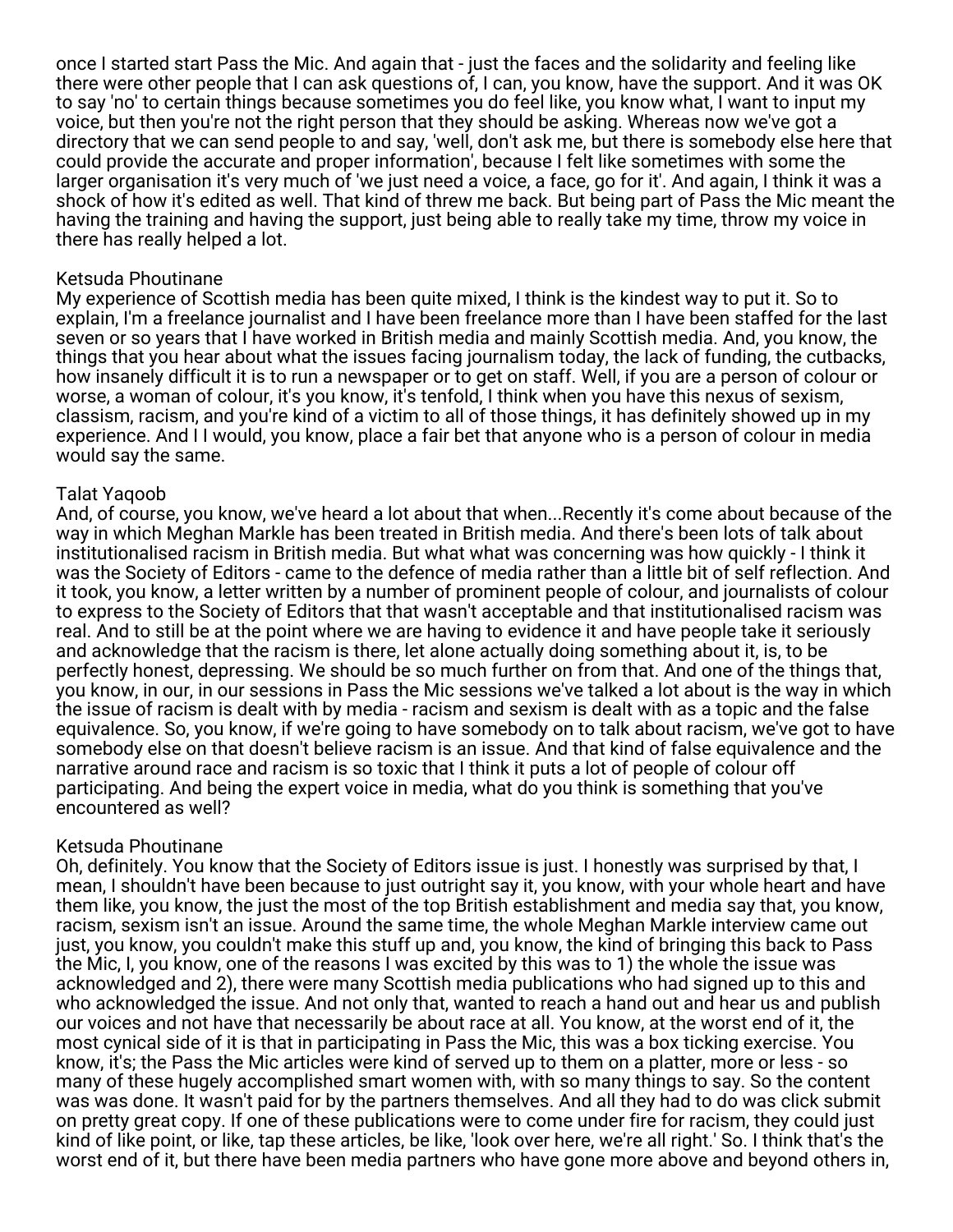in hosting talks and training sessions and one on one talks with us, and that's been great. What will be interesting to see how seriously the media partners took the mission that Pass the Mic is; how they'll work with us and other women of colour and people of colour moving forward, whether they'll keep commissioning us or better yet, if they're very serious and which is very rare in this industry, especially in Scotland, is to hire people of colour. And that would be, I think, the more meaningful outcome for these newspapers.

### Helen Minnis

I couldn't agree with you more, Ketsuda, and I think, one of the interesting experiences that I had through this process that really made me think was getting two very expert female colleagues involved in the programme. And it was one of our media partners who had been extremely supportive, really had put a lot of work in. But that experience made me realise that there's so many subtle but devastating unconscious biases right across the media. So they were interviewed about their area of expertise, which was only peripherally to do with the fact that they are women of colour. And then in the edit, there was basically a white man talking at length about their area of expertise and they literally ended up with just a couple of seconds. And you just I just couldn't help feeling that had happened despite those, in that media organisation's, best efforts because at the end of the day, I think what often happens is that women of colour are really thought to be only there to talk about being women of colour. And that seems to kind of trump all of their other expertise. So I think it is just going to have to be a constant. So we're just going to have to keep pitching up and reminding everyone about this in any way we can. And I'm sure hiring more people of colour to media organisations can only help.

## Talat Yaqoob

Yeah, I think I think that's bang on Helen. I think I, I'm going to be keeping a very close eye on the media partners after the funding period is done to say, well, now that the funding period isn't there, what, what are you doing? How are you elevating the voices of women of colour? How are you making sure that you are genuinely representative of Scotland? Because we know that it doesn't even meet the population numbers, let alone knowing that, you know, poverty and inequality impact women of colour more. But we forget even having them as as experts is not even a representative sample of the, of the population. And I think, Helen, what you talked about there, you can have one or two people really dedicated to a cause, really dedicated to th Pass the Mic project, but it's the whole organisation and whole media culture that makes so many decisions before we read or see or hear something on media. And it's all the people that are involved in that decision that need to be fully on board with this, because all of the little micro decisions that get made before we see the cut up, edited part of whatever it is we were part of, that will tell us how seriously they take women of colour and inclusion and anti-racism or anti-sexism as an organisation. Having just a handful of people who care about the Pass the Mic project or care about inclusion and anti-racism isn't going to cut it because it's not going to make a difference to the the big culture problem within media.

### Viana Maya

Absolutely. And I think just even as we're talking there, I'm noticing in Scotland there's a lot of focus on representation of the visual but not really looking at the the whys. So people jump on board and say yes to getting involved and being a part of this. But I also feel a little bit like those may be underestimating the actual talent that was going to be presented, those going to be available. And the articles, it was just fantastic to see the range of voices and refreshing to hear different opinions and again, voices available. You know, as Ketsuta said, it was there on a platter, but is a missed opportunity if you're not going to go back and reflect and see, actually, this is an opportunity to shift and to actually have action that is, that is visible, that is tangible, rather than just a representation of people that you can call that will sit there for two seconds, maybe say something, and then you move on and say, yeah, we've got a bit diversity on a screen or we've got diversity on a piece of paper. But it's really that, and I suppose it comes down to all the diversity and inclusion work that people do in organisations, which again, is very much a tick box exercise but without realising that we need accountable action. And I think what I see, what I hope for Pass the Mic, is that a lot of the media organisations who have joined in, especially those that haven't actually done anything that moves them forward, is that if they'll really reflect and go back and realise that we can't go back to what it used to be, we've now seen what it's like to have real representation to really to read all the different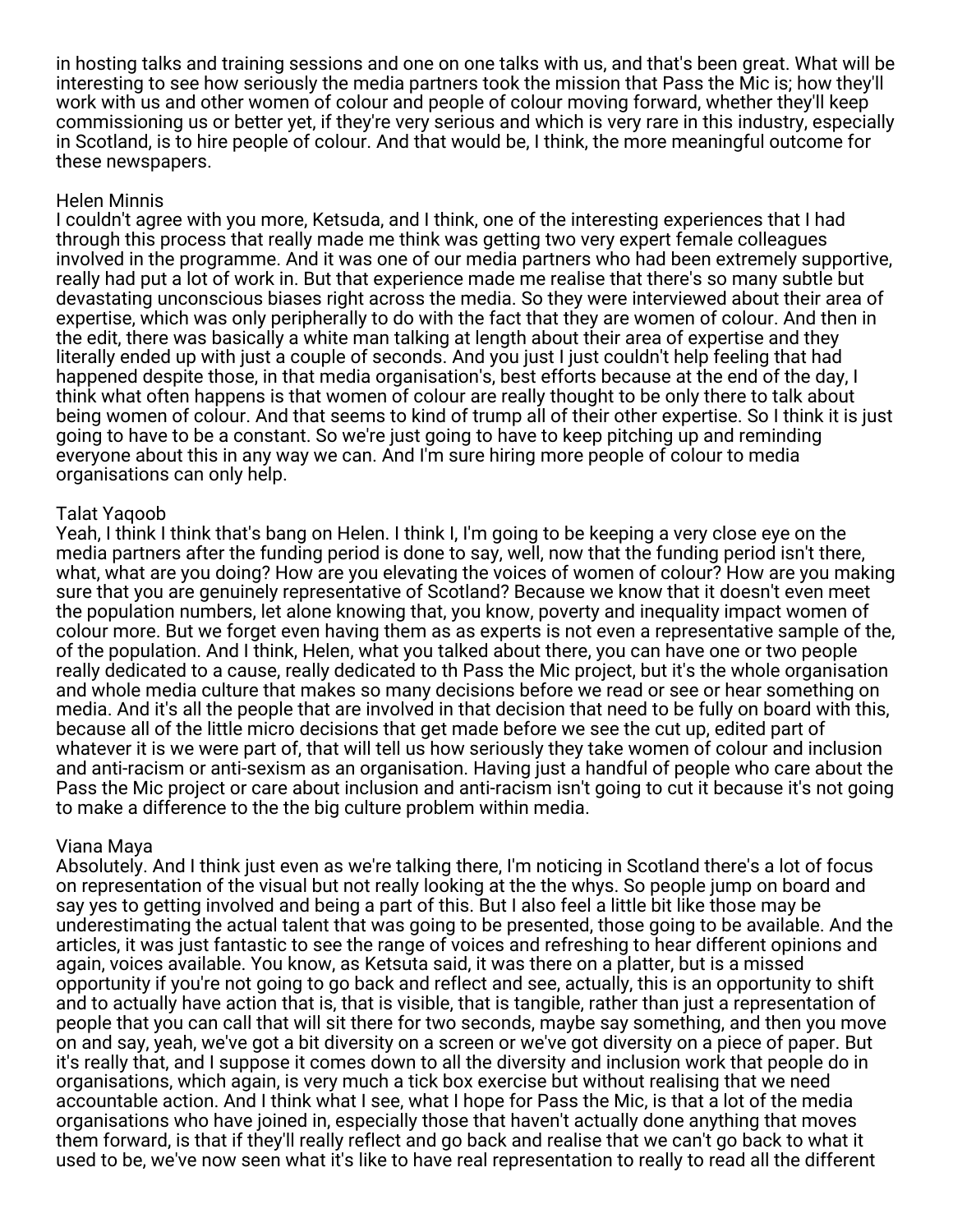voices. We know that there's a variety of you know - we say we've got two hundred - but there's a lot more talent and experts out there and looking at our expertise rather than the colour of our skin. But, yeah, it's really that I keep thinking about it. I just thinking representation and just have people on. And, you know, there seems to be where we're stuck at when it comes to a media and shifting.

## Talat Yaqoob

Yes. Back to that. Are you doing this because it looks good and it ticks a box? Or are you doing it because you believe in culture change? And that takes a lot more than being part of our project. Right. It takes reviewing what the inside of your organisation looks like, how it behaves, what is commissioned, how it's commissioned, how you support people. There's a lot of work to be done. But on the on the work to be done, you know, say, the media partners were quietly listening to this. What would you recommend? What do you think that they should be doing? And what do you think are the things that would make a difference for the experiences of women in colour and the, kind of competency and quality of media in Scotland too. What would be your suggestions to them?

### Helen Minnis

Can I jump in there? I mean, I think the task is actually the same task for the for all aspects of society. We need to be all recognising how brainwashed we are by our history. You know, we, our human society has lived through several centuries of colonialism, and that makes us underestimate people of colour and overestimate white people. So, I mean, oddly enough, I had a really interesting chat with a taxi driver today where he said, what do you think about taking the knee? And initially, you know basically when he heard that I thought it was a good idea. He begged to differ. And we then had a really fruitful conversation about the fact that at the end of the day, my experience is different from his and that there were things he won't see because he's a white man and he listened to that. But that's a constant, daily conversation that needs to be had or we're just not going to move forward.

### Ketsuda Phoutinane

Helen, that the thing you said about it being a subtle but devastating thing, I think that sums it up so well for what I have experienced and what I've known in Scottish media, I think, it's these conversations about ugh, diversity, representation, it's such a double edged sword because, yes, these conversations need to happen. But I feel personally that what what degree is this? Is this us as people of colour begging for our humanities to be seen? You know? I don't want to have that conversation anymore. It's demeaning. It's tiring. I'm bored of it. But also, could we just, kind of, can we just get that point already so things can actually happen for change, real change to come to fruition?

### Viana Maya

I totally, totally agree with you. And it is that frustration. I just recently ran a anti-racism workshop. And the question within this as a board of trustee, and the question there was really where where are they? You know, last year everybody was 'pausing to learn', but it's almost like people are still on pause and the feeling that they have to accelerate and do it. But there's not that tangible. We want action because we have been having this conversation and we're going to have to continue the conversation. But to continue the conversation, we want to also see that you're shifting forward. You're coming towards us. You're listening, and acting. You're learning, and acting. And I think that's that's where the frustration is coming from, is like this is a perfect platform to actually engage. So what I would want from the media companies is to reflect, properly, evaluate, come and ask this question, get some real feedback and own the feedback, not not get offended or annoyed or upset because, oh, my gosh, we did a great gesture having you on board. But actually, listen - so how do we progress? How do you actually start to hire us? How do you pay us? Call us? Connect with us? You have our details, so it's not like you don't know where we are - because that's usually the thing, isn't it? 'We don't know where people are, we don't know how to reach them'. Now you know how to reach us and start to do - it's doing that kind of work in tandem. We can't keep having the conversation where we all sit back and wait until you shift. So we need that. We need a shift. So I totally get your frustration there because you feel it. And sometimes you have to park the emotion to to engage with people. But then it's just like 'I've just gave you an hour out of my time. I don't think you're going to shift' and you're then left to go, 'oh my gosh, do I continue to have these conversations?' So, yeah, I'm at the same spot [laughs]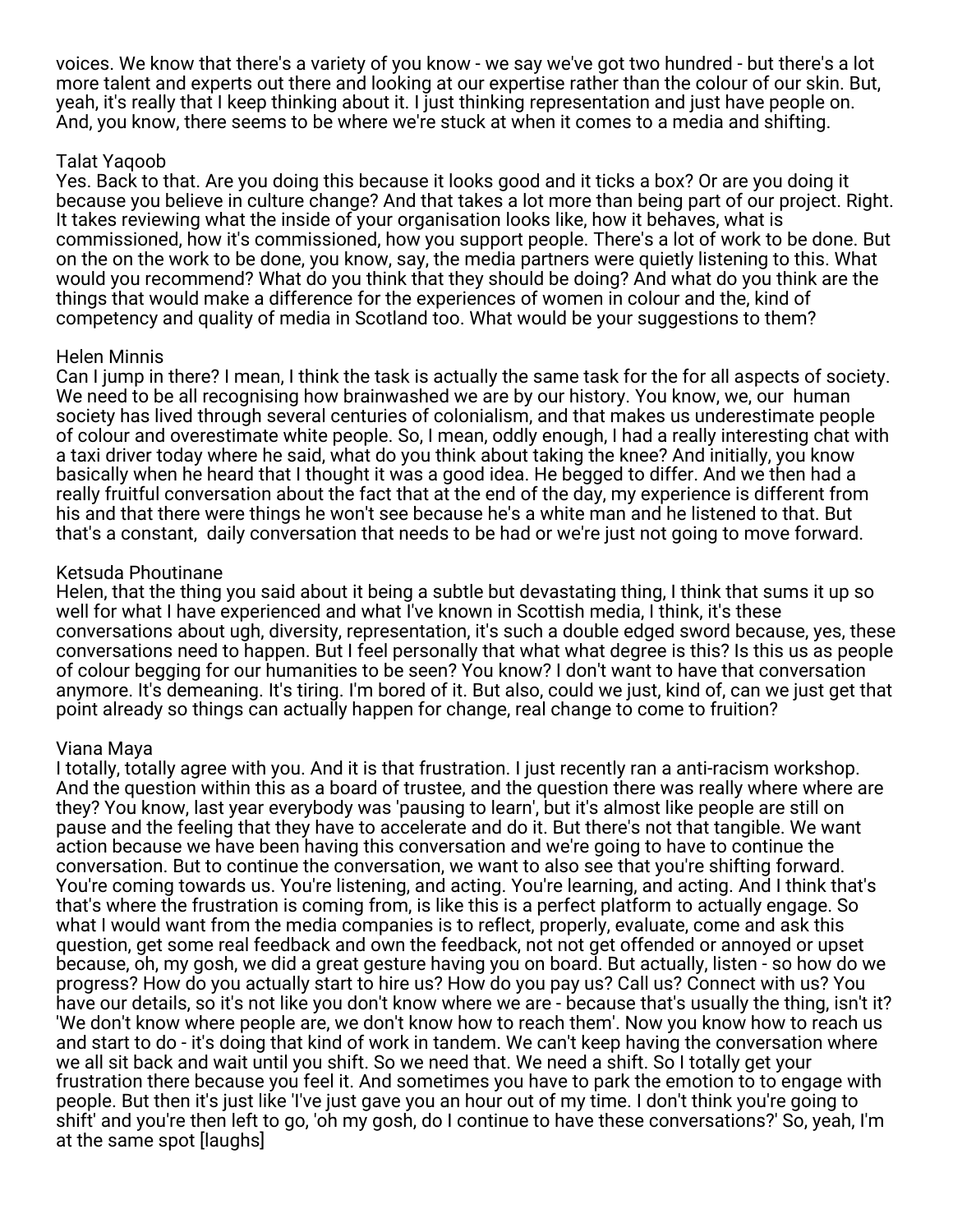## Helen Minnis

Well. Couldn't agree with you more, Viana And honestly, I think for me, it's such an interesting meld because I honestly think I'm a more interesting child and adolescent psychiatrist to talk to because I'm a woman of colour. And I hope that this, I hope that the Pass the Mic process I think it was you that said earlier on, I hope all these fantastic articles, these fantastic spots that people had on telly or TV, and other media. I really hope it will help our media colleagues to realise that wait a minute, we are really, really interesting bunch of people. And if you do engage us, you're going to have a much more interesting media.

### Talat Yaqoob

100 %. Helen, one of things that you said there about the conversation that needs to happen. The problem, of course, is that our media doesn't really provide platforms for nuanced conversations. We are consuming headlines and short tweets about false equivalence and often click bait because it's also about the number of clicks you get because it's a commercial business, too. And as a consequence, a lot of the nuanced conversations, whether it is about racism, sexism, is not able to happen and as a consequence, directly, in some cases directly, because that is the purpose and some and very many indirectly, create and sows more division both across society and within media. What do you think can be done about that environment? Do you think it's something that needs to to end? Do you think it's something that media has to take more responsibility for?

### Viana Maya

Absolutely. I absolutely. Click bait for me is like marketing in general and it kind of links with society, organisations, again, coming back to diversity and inclusion work. It's all trends. You know, when we're talking to employers like last year, our voice is - the trend was to amplify our voices. This year, it's almost like we've gone into mute and, you know, people using anything to do with equality or diversity or humanity turns into underneath the bold 'woke', we're trying to be woke. This is woke. And I don't think people actually understand what that means to them anymore. It's just a way to stop the conversation. So media needs to have that responsibility of 'if you're creating content that requires people to have conversation where people are going to learn, be aware of not'...just stop using click bait. If one starts, maybe the others will follow, but it's having that. Whereas I find with media, we don't know what tabloid is, what's real news anymore, because everybody needs to hit rates, they need the numbers, they need the figures. And because everything needs to be - we need to be constantly on, again, because of social media - there seems to be a blurred line between real information, real world and reality. And I think, again, click bait marketing all kind of comes under one banner and that's a responsibility they need to take. Otherwise, we can't have these conversations. Otherwise we'll have to wait for another something to happen in terms of equality, and then that's when they bring us on board to have to join in or to have conversations.

### Ketsuda Phoutinane

Viana, that's such a good point, because, thinking about this the first things that comes to mind as a journalist and thinking about the media landscape right now is clicks. Is money. Is that the central tenet of digital journalism, the easiest one perhaps, is click bait and looking back like 10 years ago, what did click bait mean? Is meant a benign BuzzFeed article or quiz and now click bait means something so different, so toxic, dangerous. And especially if you are on the receiving end as a person or a woman of colour, it is literally dangerous. You know, looking at an editor's point of view that one measurable, definable thing is clicks. And if you start hyping up the outrage machine with a very toxic op-ed by a right wing person or on the other side, something that on the left, something maybe, perhaps is like some inflated small issue on Twitter that day. But because you're a digital journalist and you have to write a certain number of articles a day or get a number of hits so you don't get fired, you start writing about that because that's pretty much guaranteed to get you something more than what's actually going on that is not that great of news or TV or whatever. You know, it's - that's obviously a terrible thing. But as for moving ahead for. Making way for proper news rather than really toxic, awful points of contention to just divide people, I'm not sure anymore these days what can be done to make it better.

## Helen Minnis

It's so interesting hearing you talk, because I can't help comparing the Scottish media to the English